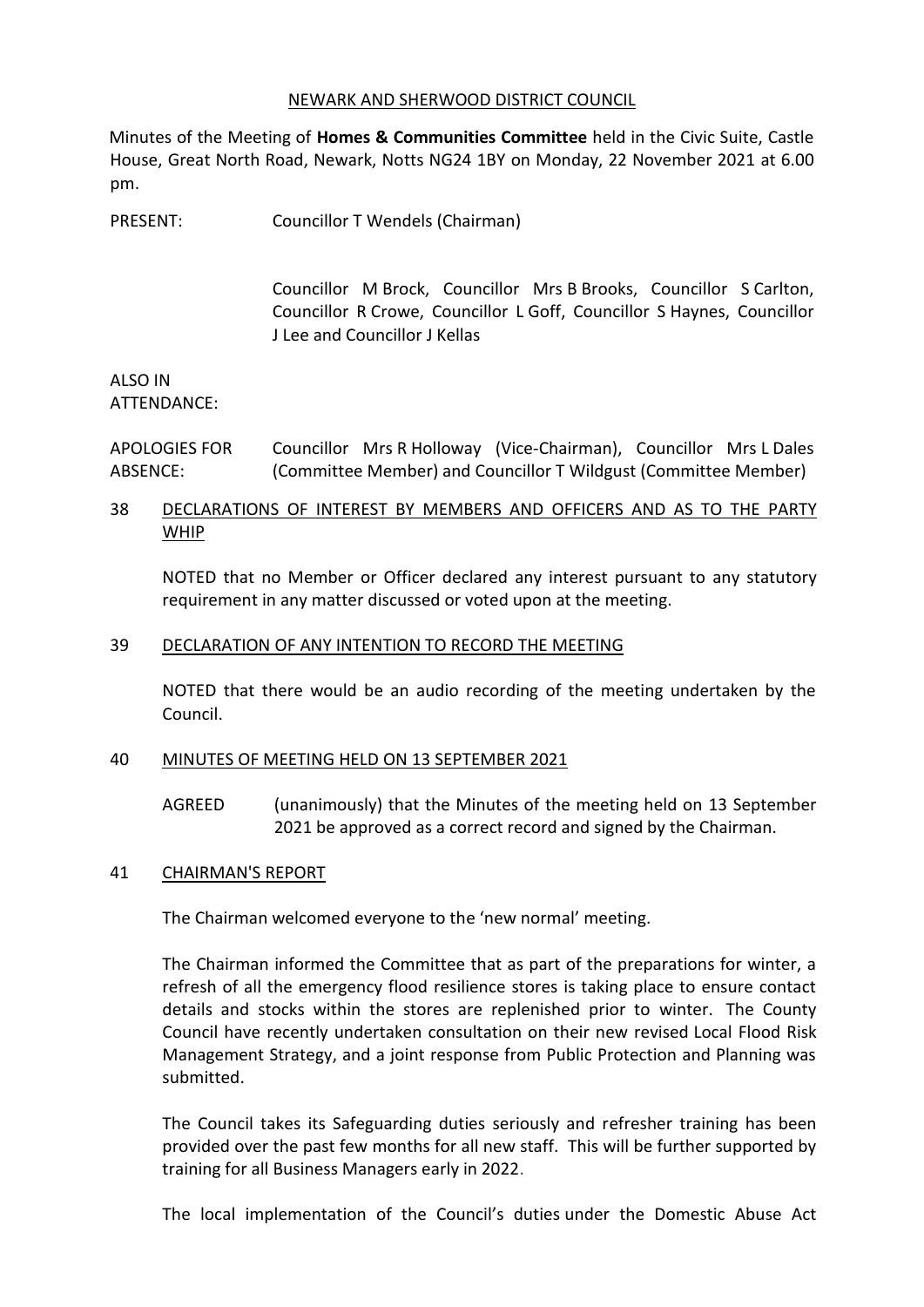continue to be developed in partnership with the County Council and local partners. A domestic abuse case worker has been appointed and additional funding for the sanctuary scheme (which provides additional security measures to enable people to stay in their home) has been secured. Further actions will be developed over the coming weeks and months.

The Chairman advised that the Annual Tenant Report for 2020-2021 has been produced, detailing performance over the past 12 months, how the rental income we collect from tenants has been spent and how tenants feel about our services, as well as sharing some of the future tasks they are looking to deliver. The Chairman reminded the Committee that it is an online report and to keep an eye out for it.

The Chairman informed the Committee that the Tenant Forum has been busy with digital training and a two-day course on Mystery Shopping, which is hoped to start rolling out early next year. The Forum have reviewed the Repairs Policy and Consumer Regulation Gap Analysis as well as supporting a number of surveys of tenants and events.

A survey of all tenants in Chatham Court has provided further insight to what activities tenants would like to see at the hub (recalling this was part of the Safer Streets legacy) and the best times of day for these to happen. It is clear the children and youth activities are important and we are continuing to hold monthly sessions supported by Play Support and The Youth Service. The weekly drop in to see the Tenancy Officer has also started to gain pace, as has the coffee mornings with involved tenants seeing more new faces. New activities include a Gardening Club hosted by Newark in Bloom, which started in October and Police drop in sessions throughout November are being trialled.

The Chairman advised that currently they are experiencing increased levels of ASB, criminal behaviour and breaches of tenancy on one of our larger estates on the Sherwood side of the district. This has prompted a multi-agency approach involving our housing team, the Police, the local members, colleagues in Environmental Health and Public Protection and the youth service. A number of enforcement actions have already been undertaken and secured at court; including three injunctions prohibiting individuals entering the estate.

The Chairman was pleased to report some great progress in relation to the replacement of the temporary accommodation at Seven Hills, as the project team have reached the milestone of handing the vacant site to the contractors on Monday 1<sup>st</sup> November 2021 following months of hard work and planning to make alternative arrangements for customers. The new provision will be constructed using modern methods and there are many green initiatives being included, the Chairman advised the Committee to watch this space for further updates.

The team has worked closely with colleagues from the varying departments including Tenancy and Estates and Repairs to source and make ready the alternative provision. All in all it has been a massive team effort to get to this point but the reward for all this hard work will be a brand new facility due to complete in 2023. Demolition of the existing site has commenced and Woodheads, the allocated contractor, will then begin preparing the site to start construction early January 2022.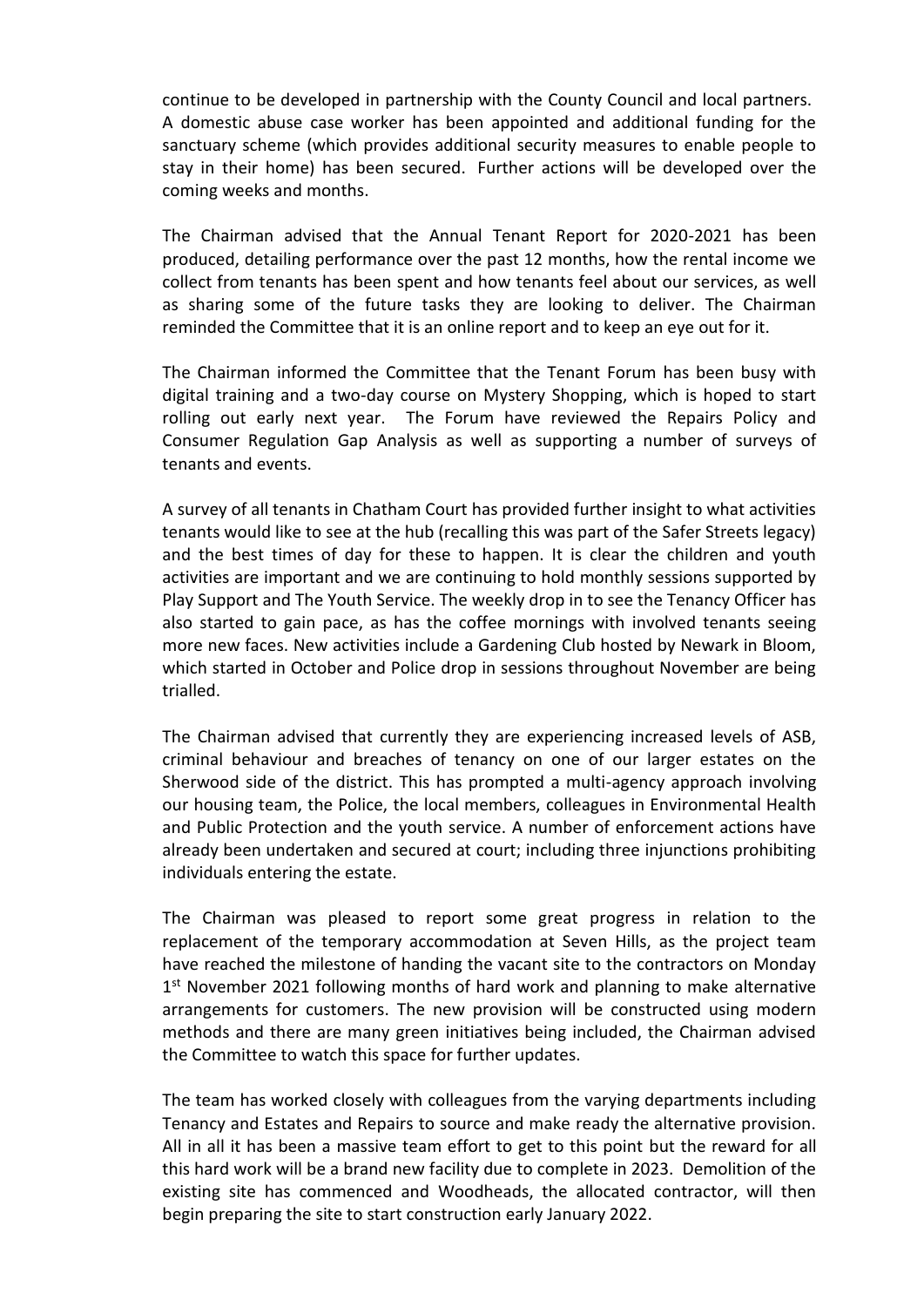This followed hot on the heels of the formal opening of The Broadleaves Extra Care Village in Boughton on November  $5<sup>th</sup>$ . The Chairman was delighted to attend this event along with the Vice-Chairman and the Chairman of the Council and met some of the residents. This is a very thoughtful and well-designed build that is something it is hoped members, the residents and those who have brought it to life are very proud of.

## 42 FORWARD PLAN - DECEMBER 2021 TO NOVEMBER 2022

The Committee considered the Forward Plan for December 2021 to November 2022 with the Chairman inviting Members to put forward any items they would wish to be considered by Committee at a future meeting.

It was noted that there would be only 2 meetings of the Committee taking place in the new year as moving from a Committee system to a Cabinet from May. A Committee Member therefore requested that a further Yorke Drive update be provided in March. The Chairman was also mindful that any other relative reports were also included in the January or March meetings.

## 43 REVIEW AND UPDATE OF DISABLED FACILITIES GRANT POLICY

The Committee considered the report from the Business Manager for Public Protection seeking Members approval for amendments to the Council's Disabled Facilities Grants Policy.

The report highlighted to the Committee that Disabled Facilities Grants are the mandatory grants that are designed to provide adaptations to the home to allow a disabled person to continue living in the community. These grants are subject to a means test and some applicants do have to pay a contribution towards the cost of the work. Referrals for these grants come from the Occupational Therapy team of the County Council.

Providing a policy gives a transparency of approach to service users and they can clearly see the circumstances that might apply to their need.

The Committee were informed that the revised policy does not differ fundamentally from the previous document but seeks to address a number of consistency issues identified via a Nottinghamshire County wide review, which included the seven District Councils and the County Council Adult and Children's Occupational Therapy services.

AGREED (unanimously) that the draft Disabled Facilities Grant Policy be approved.

# 44 NEWARK AND SHERWOOD COMMUNITY LOTTERY ALLOCATION OF FUNDING FROM INCOME GENERATION PROPOSAL

The Committee considered the report from the Health Improvement and Community Relations Manager providing an update on the progress of Newark and Sherwood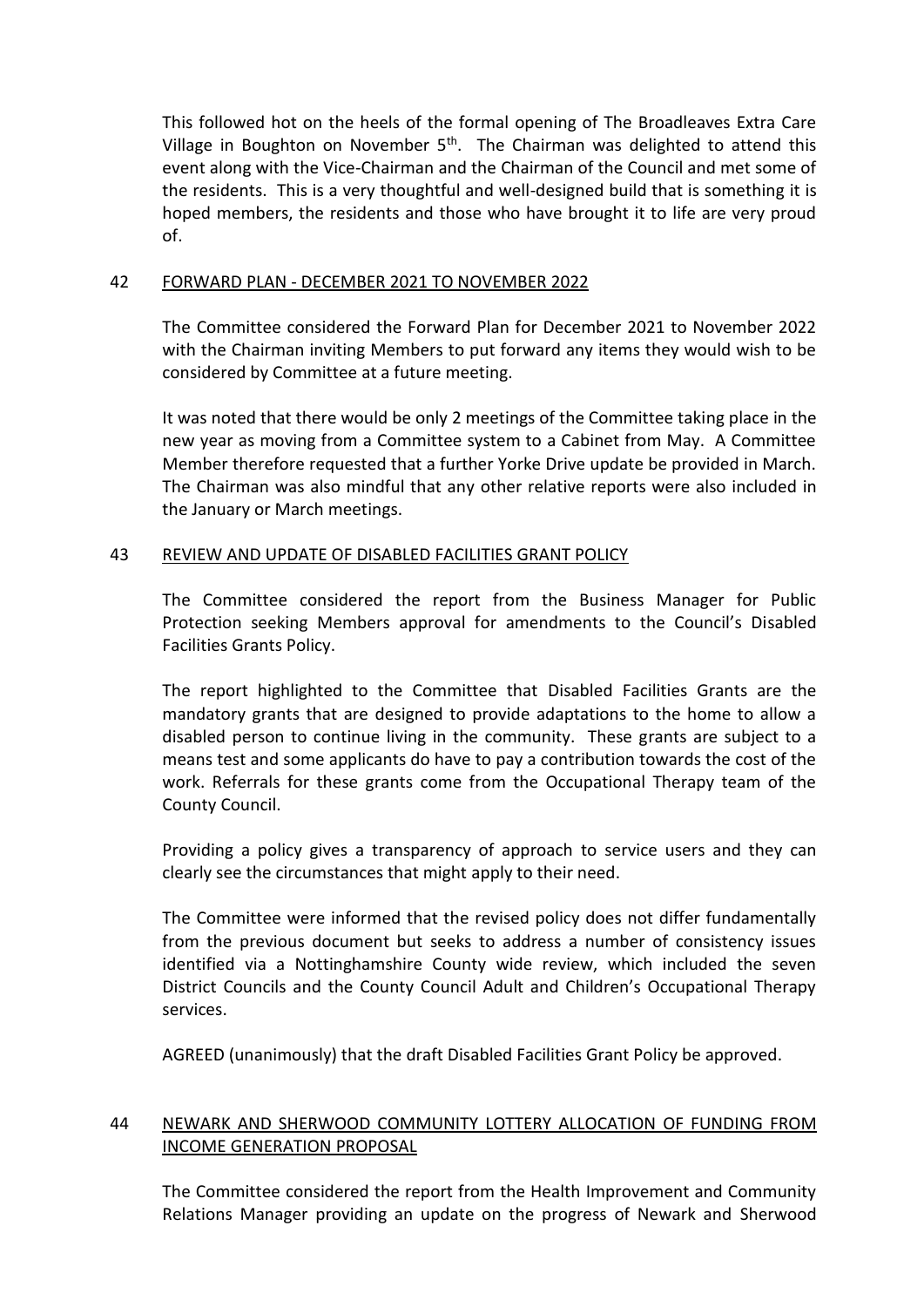Community Lottery since its launch in May 2021 and to secure approval for the process of spend for income generated through both the lottery 'Central Fund' and 'Operator Fund'.

The Committee were informed that there re are currently 54 Good Causes within the District signed up to the lottery, meeting the annual target of 50 within 3 months of its launch date. Case studies and positive feedback from registered 'Good Causes' were provided in Appendix A of the report.

The report advised that the lottery is forecast to generate approx. £22,600 each year, with a full breakdown of finances provided in Appendix B.

One of the key proposals was the total income generated through the 'Central Fund' is used to establish a 'lottery within a lottery', whereby funds are distributed to registered 'Good Causes' through a 6 monthly raffle style draw.

AGREED (unanimously) that:

- a) the proposed method and process of spend for income generated through Newark and Sherwood Community Lottery 'Central Fund' (3.1 and 3.2), and the 'Operator Fund' (3.3) be approved.
- b) the process for spending income generated through both the 'Central Fund' and 'Operator Fund' is reviewed on an annual basis, with the flexibility to adapt and modify the process if required, subject to Member approval as part of the annual report.

## 45 NEWARK AND SHERWOOD EEM LOCAL INITIATIVE FUND PROPOSAL

The Committee considered the report from the Health Improvement and Community Relations Manager to secure Committee approval to use the Council's EEM (Efficiency East Midlands) contribution through the establishment of the Newark and Sherwood EEM Local Initiative Fund and the proposed process of distributing donations within the district.

The report highlighted that EEM is a non-for profit organisation that chooses to distribute a proportion of its operating surplus to its Members in the form of community donations. The council currently holds EEM community donations to the total value of £26,616 (£12,783 2018/2019 and £13,833 2019/2020). Donations for the year 2020/2021 are not yet confirmed and are dependent on a sufficient surplus with consideration of the uncertainty of the pandemic.

EEM have requested that the donation should be spent on a project or multiple projects that benefit a community and for those that are not covered by budgets as standard. EEM also request that details of how the donation is spent are provided to enable good news stories to be shared publically.

# AGREED (unanimously) that:

a) the establishment of the proposed Newark and Sherwood EEM Local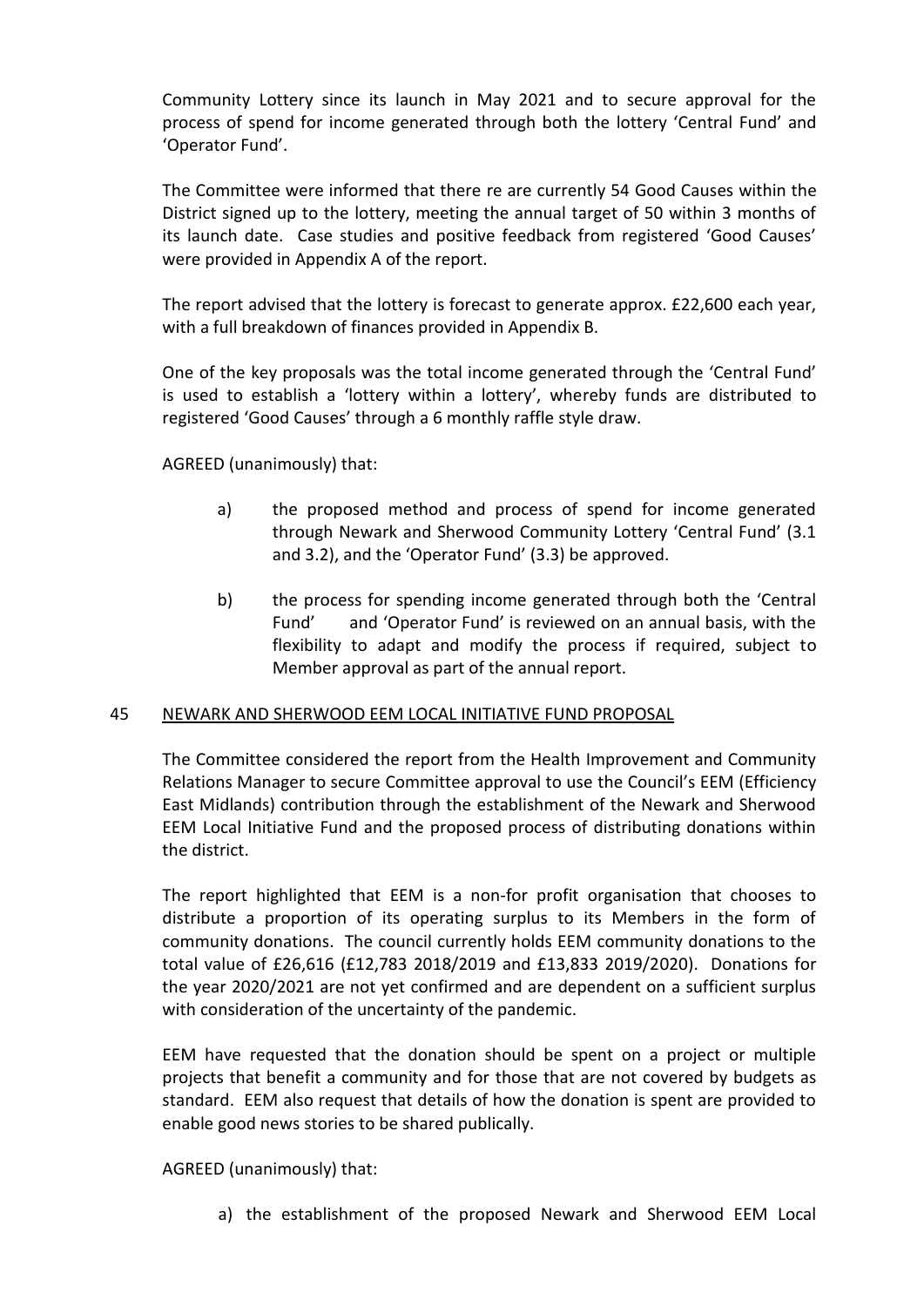Initiative Fund as outlined in 3.1 be approved.

- b) the proposed process for submitting, reviewing and approving applications as outlined in 3.2 and 3.3 be approved.
- c) the proposed reporting and update arrangements as outlined in 3.4 be approved.

### 46 SAFER STREETS FUND

The Committee considered the report from the Business Manager for Public Protection updating the Members on the progress of the Safer Streets Two project.

The report highlighted the success of the Safer Streets project and how a smaller Safer Streets project continues with a similar focus on crimes associated with the areas identified referring to the map at appendix one.

The partners being involved are: Newark and Sherwood DC Office of the Police and Crime Commissioner Nottinghamshire Police Nottinghamshire County Council

The project is scheduled to end by 31 March 2022 and the Committee were informed that progress is going well and a table at 2.5 of the report as at end of September 2021 sets out the work achieved so far.

AGREED (unanimously) that Members noted the progress of the Safer Streets Two project.

#### 47 HOUSING SERVICE COMPLIANCE 2ND QUARTER OUT TURN PERFORMANCE

The Committee considered the report from the Director for Housing, Health and Wellbeing providing the Committee with an overview of compliance performance of the housing service at the end of September 2021.

The report provided the compliance performance to provide Members with an oversight and input into the essential services. The report included information on the following:

 Landlord responsibilities for a range of building safety measures including fire protection, gas, lifts, asbestos, electrical and water. It also summarised details of the Council's housing stock.

A committee member referred to Appendix 1 and highlighted how 'Red' performance can be seen as 'good' to then show as working to increase performance.

The operational performance of other key housing services was provided as a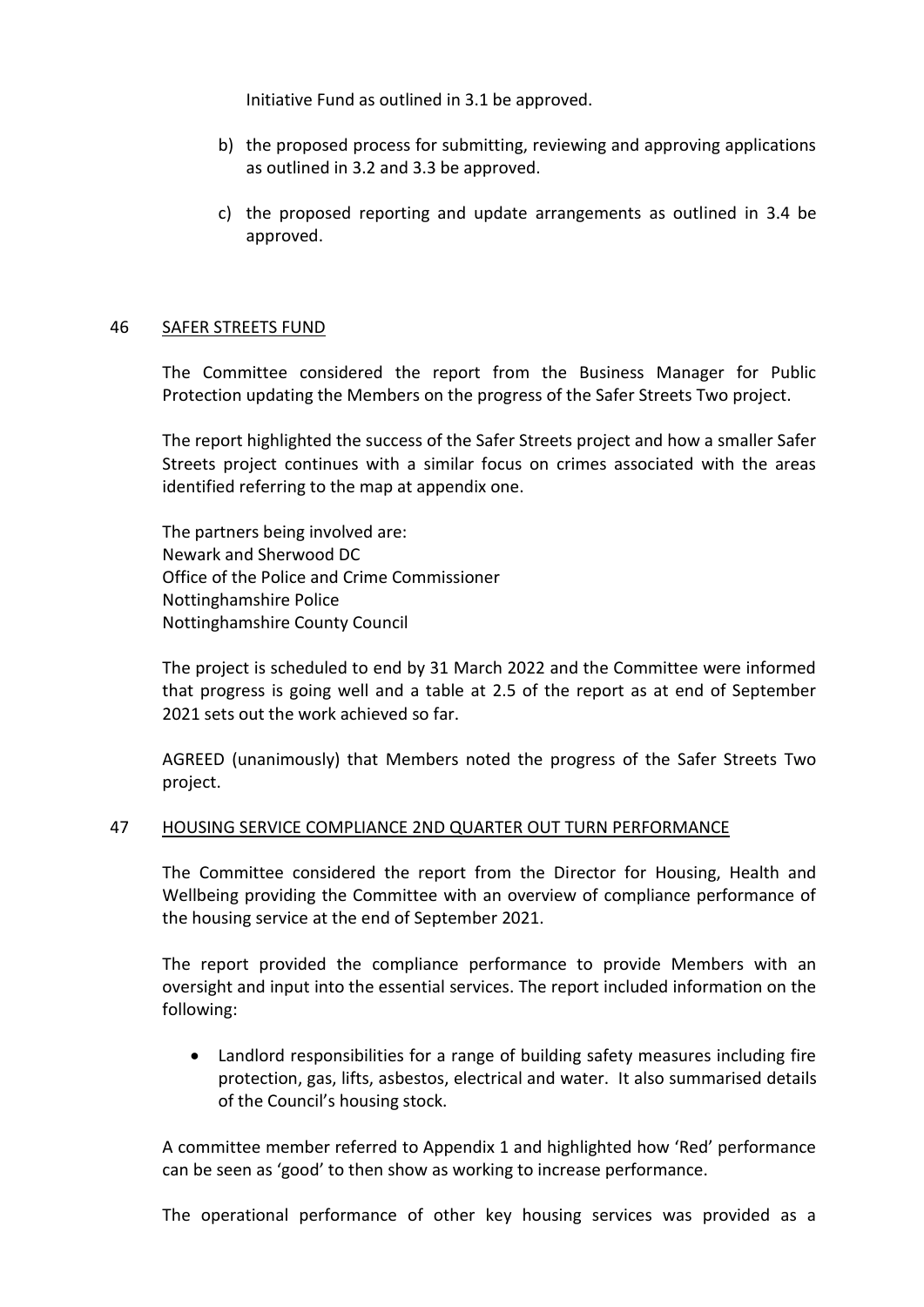separate report to the Committee.

AGREED (unanimously) that the Committee noted the performance of the housing service compliance functions.

## 48 COMMUNITY PLAN PERFORMANCE - YEAR TO DATE

The Committee considered the report from the Transformation Manager presenting the year to date performance report covering Q1 and Q2 (April to September 2021).

The Committee were informed that Quarter 1 had not been reported to the Committee as the development of the new style of reporting had been underway. As an alternative, a year to date (combined quarters 1 and quarter 2) report had been developed and was attached as Appendix 1. Additional performance indicators were provided at Appendix 2 as to the Council's tenanted properties.

The report provided a new approach to performance to develop performance management from a counting device and into a tool for change. This expanded report provides greater learning and feedback and easier for residents to understand. The Chairman noted that tenants were happy as seen as the Council were doing something right.

AGREED (unanimously) that:

- (a) Members reviewed the Community Plan Performance report attached to the report as Appendix 1.
- (b) Members noted the RIPA and Ombudsman reports (Appendices 3 and 4).

## 49 YORKE DRIVE AND LINCOLN ROAD PLAYING FIELDS REGENERATION - UPDATE

The Committee considered the report from the Growth & Regeneration Lead Officer updating the Committee on progress with the Yorke Drive and Lincoln Road Playing Fields Regeneration project including the successful grant funding award from the Department for Levelling Up, Housing and Communities (DLUHC) of £1.05m.

The report was able to show the next steps to achieving the next milestone of submitting reserved planning.

The Committee were informed that the Residents Panel had resumed, the last meeting being held on 10 November which made clear the Council's ongoing commitment to the regeneration scheme and what the residents can expect to see on the ground in the coming months following the result of a successful bid with DLUHC.

AGREED (unanimously) that:

- (a) progress on the delivery of the York Drive Regeneration Project is noted.
- (b) a further recommendation to Policy & Finance that as and when grant funding is received, that is absorbed into the capital programme budget